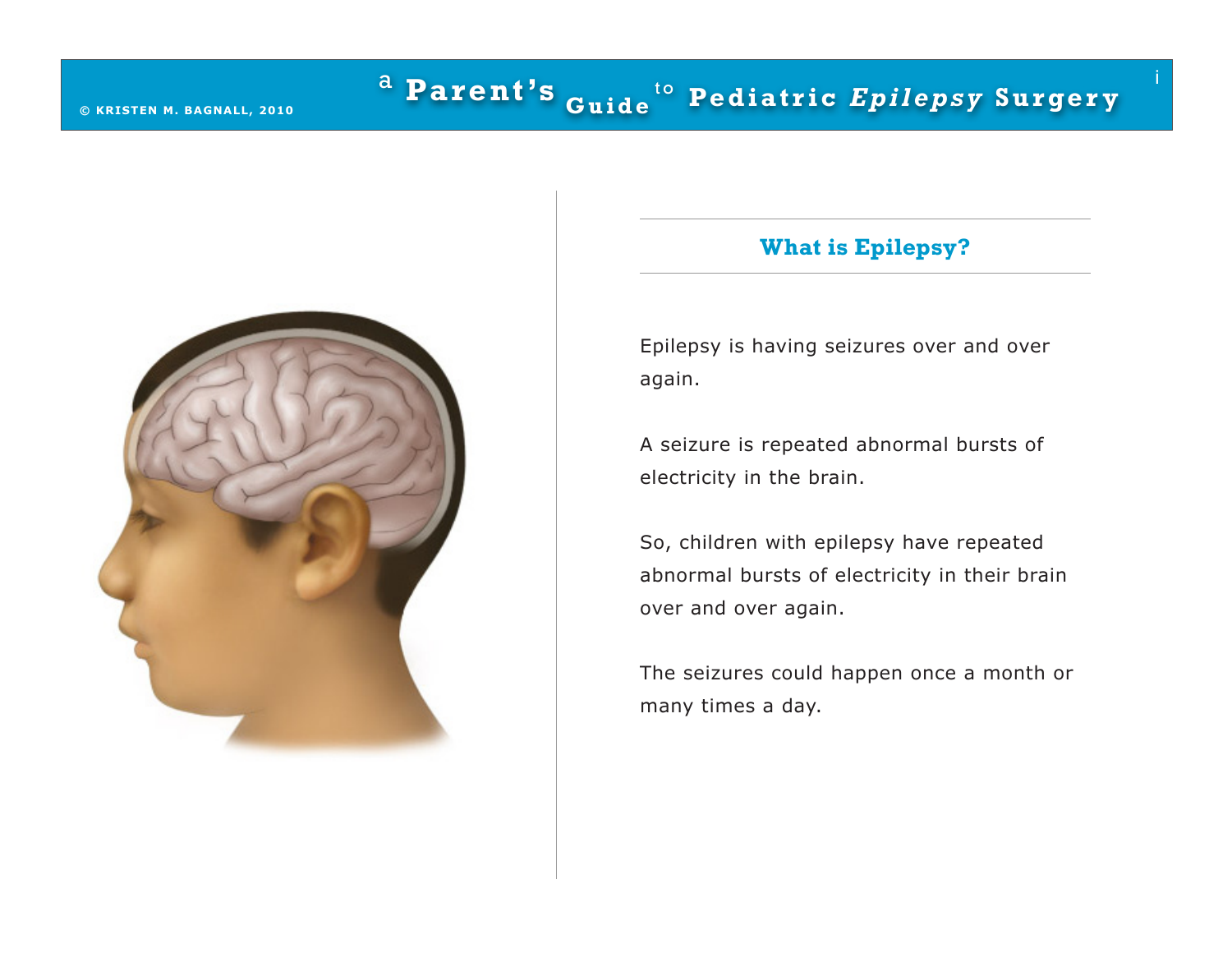

# **What is Epilepsy?**

ii

Not all seizures cause the repetitive body movements known as automatism that most people associate with epilepsy. Not all seizures cause children to lose consciousness either.

Seizures can cause children to have trouble thinking or reacting to things around them.

They may seem like they are daydreaming or not paying attention.

Sometimes these bursts of electricity may not cause any obvious change in your child and may only be seen by doctors during an EEG test.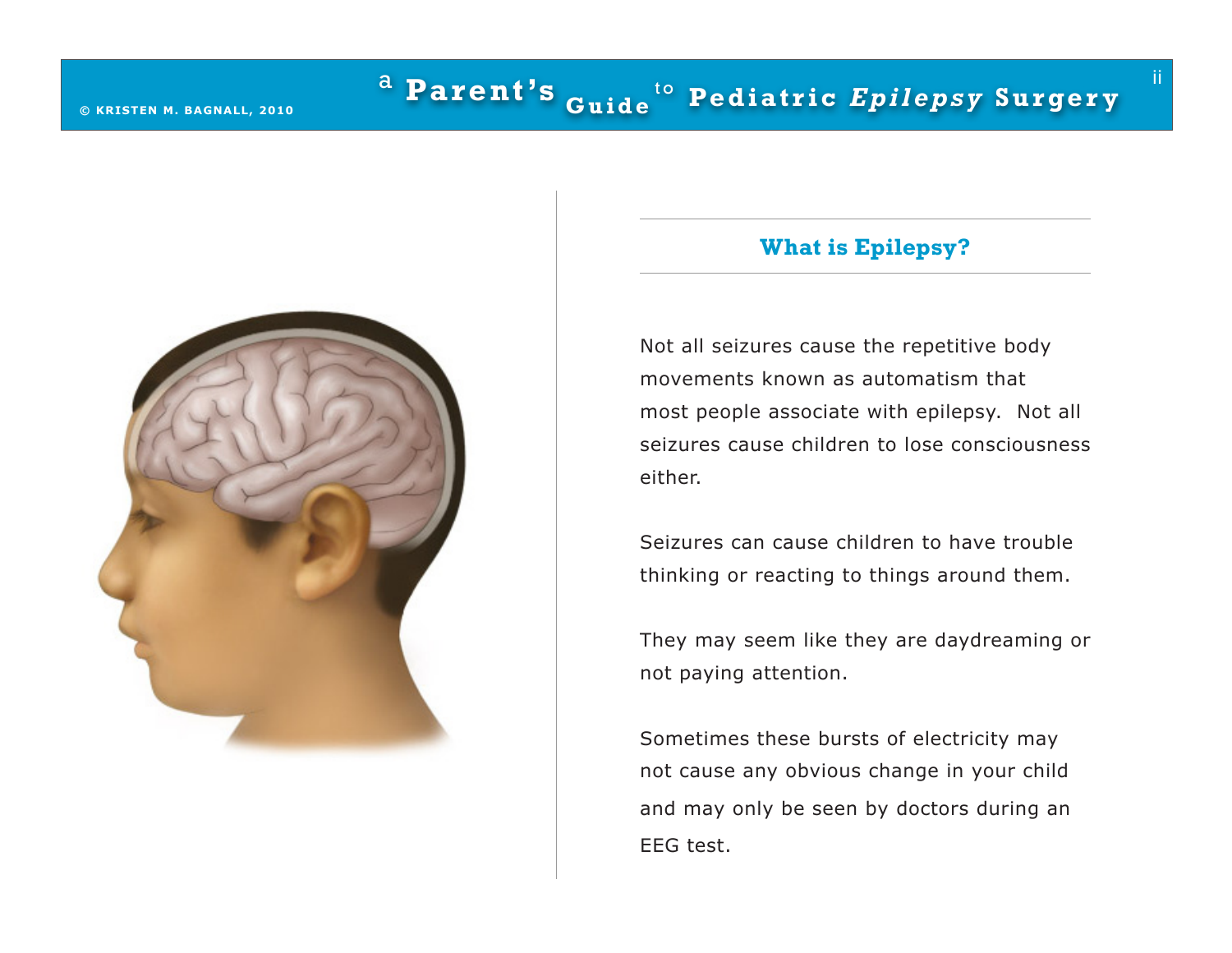

### **What Causes Epilepsy?**

iii

The brain is like the body's master computer. It is made of billions of cells that are always talking to each other and other parts of the body.

All of this "talking" is done through electrical bursts that are sent every second so that we can breathe, eat, talk, and walk.

When a part of the brain is injured or doesn't form properly, the brain may send out abnormal bursts of electricity that we call seizures.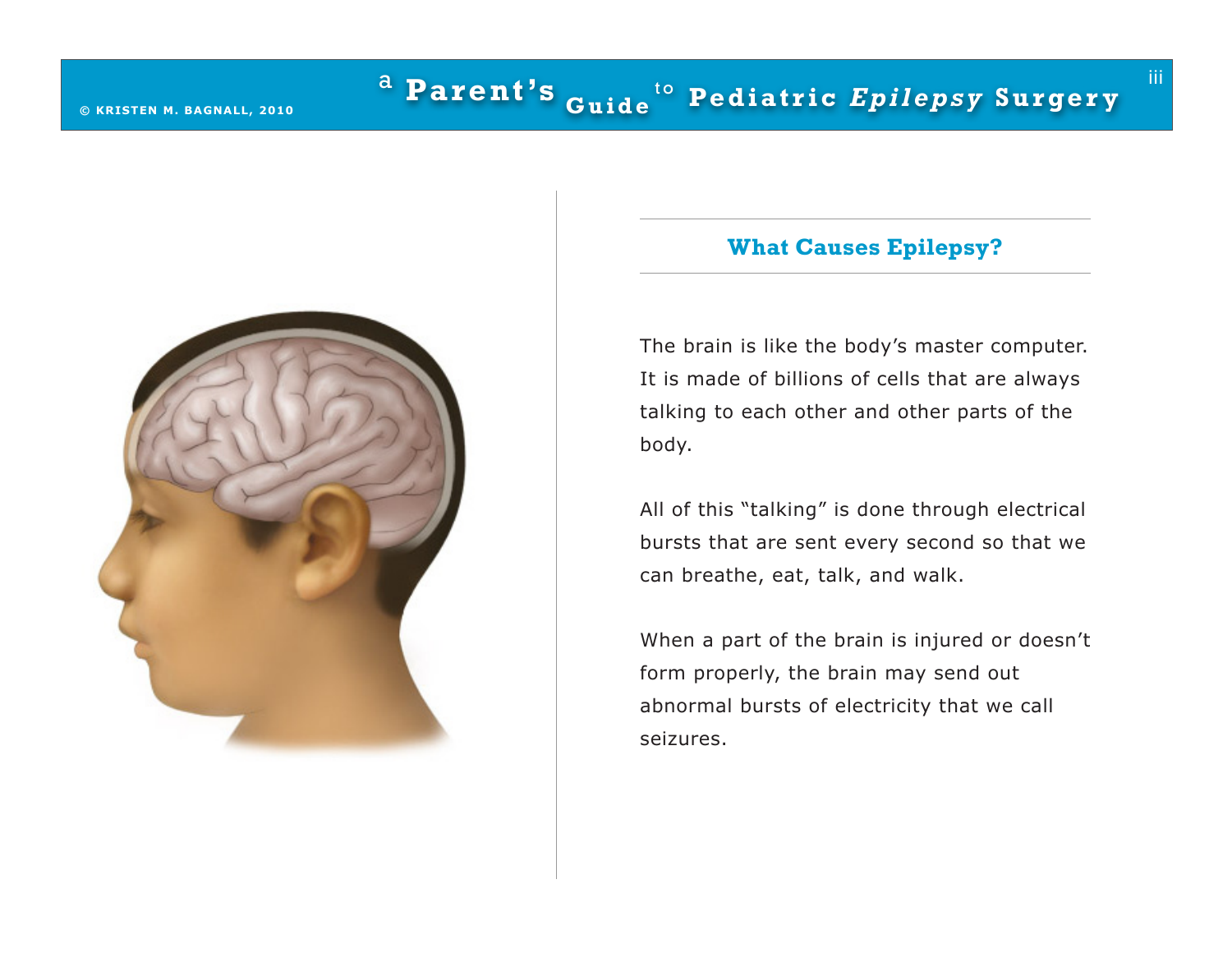

# **What Causes Epilepsy?**

iv

The seizures of epilepsy may be caused by brain abnormalities or injuries such as:

- • Strokes
- • Tumors (even benign)
- • Brain dysplasia
- • Improperly formed blood vessels of the brain
- • Major head injuries
- • Brain infections like meningitis or encephalitis
- • Genetic or metabolic syndromes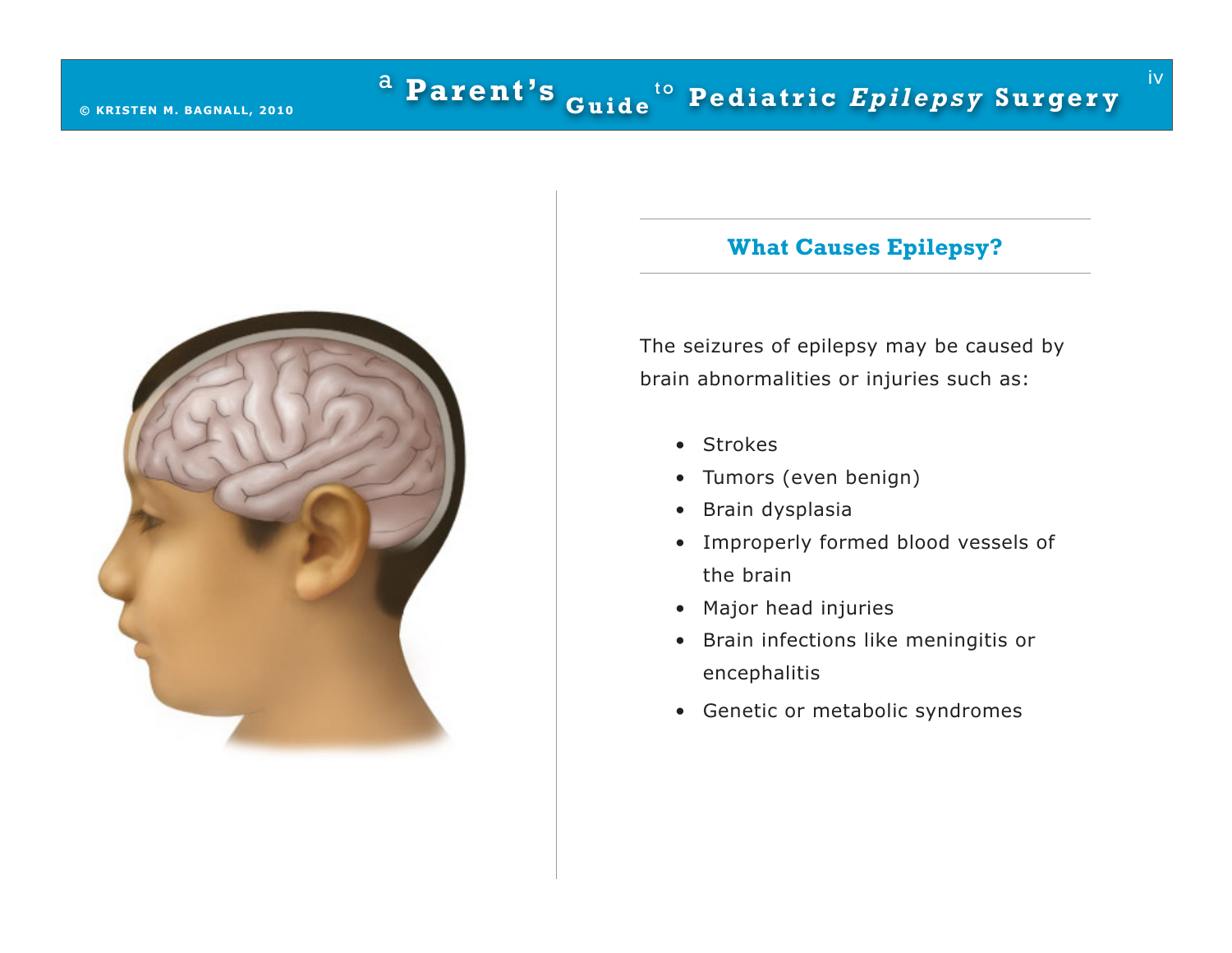

# **What Causes Epilepsy?**

v

Sometimes we don't know why your child is having seizures, but we still work very hard to find the best treatment for him or her.

Doctors call these seizures "idiopathic" because there seems to be no clear cause.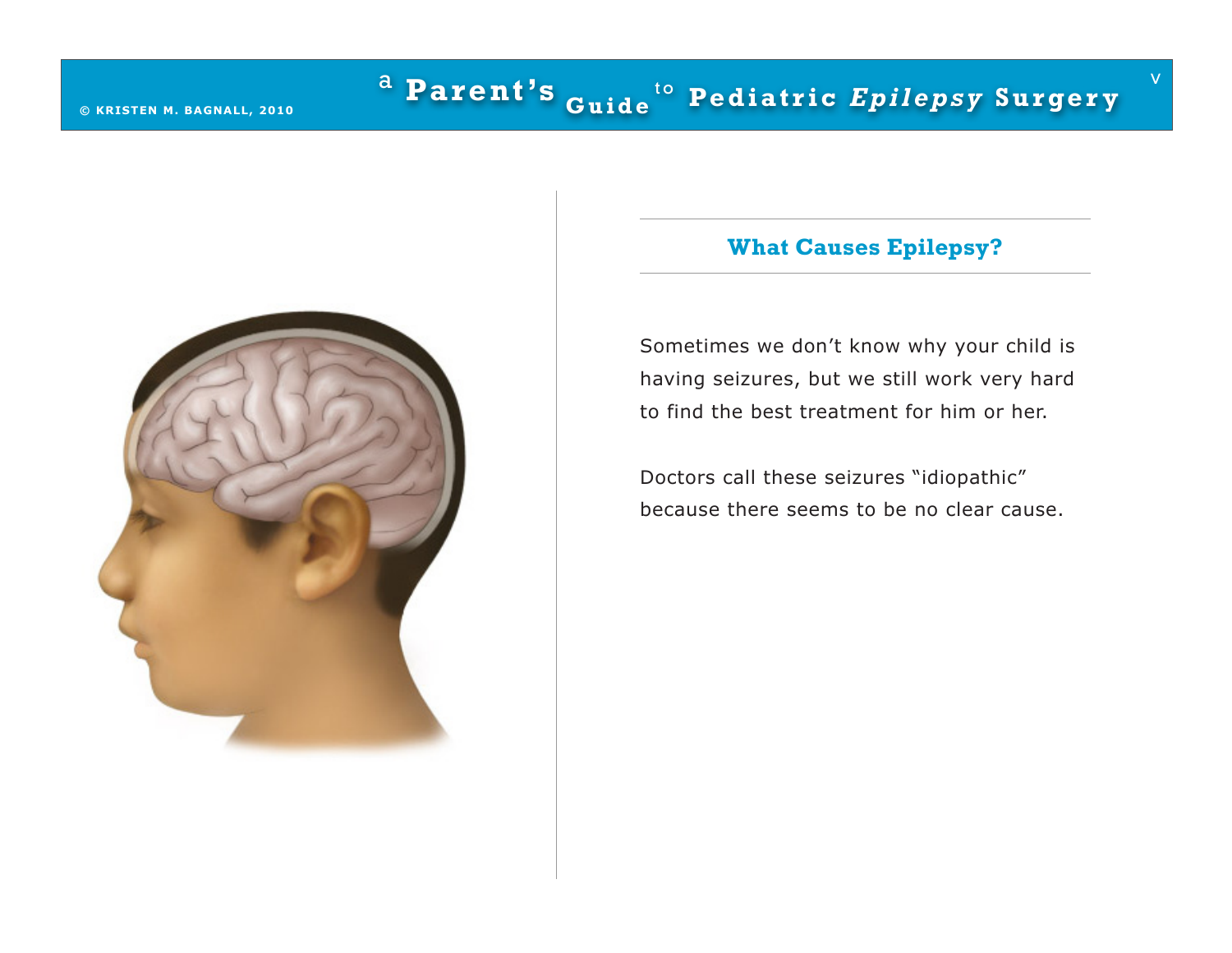| سىدىكى ئەسىرىدىن بىلەن بىرىنى ئەسىرى ئەسىرى ئەسىرى ئەسىرى ئەسىرى ئەسىرى ئەسىرى ئەسىرى ئەسىرى ئەسىرىدىن ئەسىرىد                                                                                                                 |
|--------------------------------------------------------------------------------------------------------------------------------------------------------------------------------------------------------------------------------|
|                                                                                                                                                                                                                                |
|                                                                                                                                                                                                                                |
|                                                                                                                                                                                                                                |
|                                                                                                                                                                                                                                |
| ەپ ئاستىرىنى ئەلبەلىك ئەسىسەس ئاساسىتى ئەسىسى ئەسىسەس ئەسىسەت ئاساسىيەت ئىسىسى ئىسىسەت ئىسىسەت ئاساسىيەت ئىسىسى                                                                                                                |
| المالى ئەرەبىيە ئەرەبەت بەر ئەسىرى ئەرەبەت ئەرەبەت ئەرەپ ئەرەبەت بەر ئەرەبەت ئەرەبەت ئەرەبەت ئەرەبەت ئەرەبەت ئەرەبەت ئەرەبەت ئەرەبەت ئەرەبەت ئەرەبەت ئەرەبەت ئەرەبەت ئەرەبەت ئەرەبەت ئەرەبەت ئەرەبەت ئەرەبەت ئەرەبەت ئەرەبەت   |
| www.alanda.com/www.alanda.com/www.alanda.com/www.alanda.com/www.alanda.com/www.alanda.com/www.alanda                                                                                                                           |
|                                                                                                                                                                                                                                |
|                                                                                                                                                                                                                                |
|                                                                                                                                                                                                                                |
| <sub></sub><br><sub>სა</sub> გამოცავალოველების დედარებიოდიკუთალმა სამართველობა სამართველობა სასამართალობის სამართველობების სამართველების სა                                                                                    |
|                                                                                                                                                                                                                                |
|                                                                                                                                                                                                                                |
|                                                                                                                                                                                                                                |
| المالية المستورسية المستقار المستقار المستقار المستقار المستقار المستقار المستقار المستقار المستقار المستقار المستقار والمستقار والمستقار والمستقار والمستقار والمستقار والمستقار والمستقار والمستقار والمستقار والمستقار وا   |
|                                                                                                                                                                                                                                |
| Milinahan Antonion journalessa vuonna Milinahan valin valin valin muodostaan muosittaan valin valin valin valin                                                                                                                |
|                                                                                                                                                                                                                                |
| ومان المنافعة الموسودة المنافعة المراكب والمنافعة والمدافعة المراكب المنافعة والمنافعة المراكب والمراكب والمراكب والمراكبة المنافعة المراكبة والمراكبة والمراكبة والمراكبة والمراكبة المراكبة والمراكبة المراكبة المراكبة الم  |
| رسمية بسماحيت ومهامي المراحم والمتعارض والمتعارض والمستقرب والمستعمل والمستعمل والمستعمل والمستعمل والمستعمل والمستعمل والمستعمل المستعمل المستعمل المستعمل المراض والمراض المراض والمستعمل المستعمل المستعمل المستعمل المستعم |
|                                                                                                                                                                                                                                |
|                                                                                                                                                                                                                                |
|                                                                                                                                                                                                                                |

This is a normal EEG with a normal pattern of brain waves.



This child has generalized seizures. Surgery would not help.

#### **Seeing Seizures with an EEG Test**

vi

An EEG is the basic test that we use to learn about your child's seizures and what part of the brain might be causing them.

The EEG machine is like a language translator that "listens" to the brain cells as they talk.

The EEG machine translates all of the talking in the brain into rows of wavy lines on a computer screen. Each line represents different areas of the brain.

These rows and patterns of "brain waves" tell us if each part of the brain is talking normally or abnormally.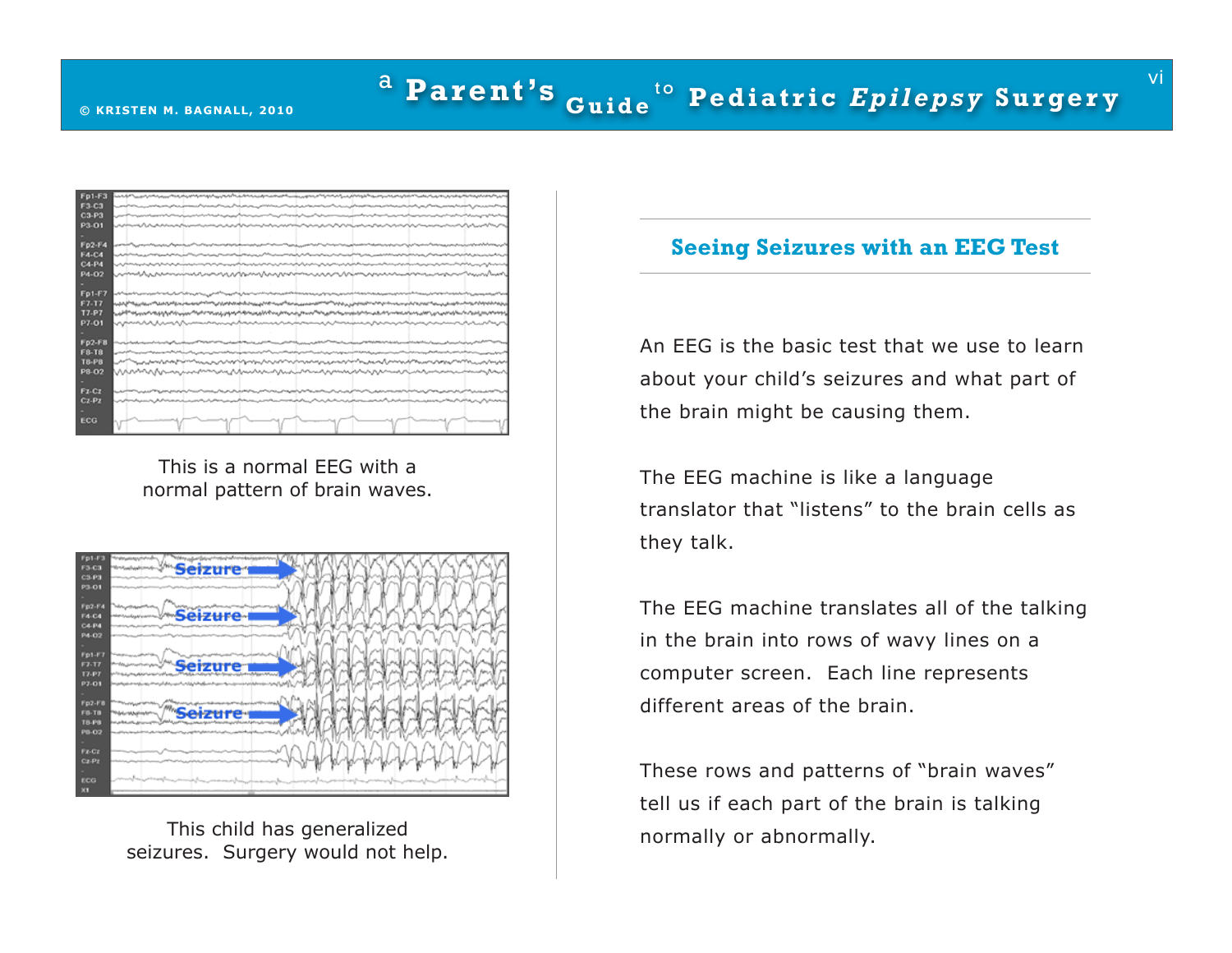### <sup>a</sup> Parent's <sub>Guide</sub> t o **© KRISTEN M . BAGNALL , 2010 Pe d i a t r i c** *E p i l ep s y* **S u r ge r y**

| Fp1-F3       | سىم بەلەھ بەلەپ ئەرەپ بەيدى بەلەپ ئەلەل بەلەپ بەيدە بەلەپ ئەلەپ ئەلەپ بەلەپ بەلەپ ئەلەپ بەلەپ بەلەپ بەلەپ بەلەپ ئەلەپ بەلەپ بەلەپ بەلەپ بەلەپ بەلەپ بەلەپ بەلەپ بەلەپ بەلەپ ئەلەپ بەلەپ ئەلەپ بەلەپ بەلەپ بەلەپ ئەلەپ بەلەپ                                                                        |
|--------------|----------------------------------------------------------------------------------------------------------------------------------------------------------------------------------------------------------------------------------------------------------------------------------------------------|
| <b>F3-C3</b> | مسافية الاسماعية بالموردة ويالمورد والمرادر الموادر المورد والمراد المورد المستعمل والمورد وأورد والمورد المورد والمورد المورد والمورد المورد والمورد المورد المورد المورد المورد والمورد المورد المورد المورد المورد المورد                                                                       |
| $C3-P3$      | اسىيەن بەر بەر ئەشرەلىرىدىن سەرسىدىكى ئەسەر بەر ئەسىدىن ئەسىدىكى ئەسەر بەر ئەسەر بەر ئەسەر بەر ئەسەر ئەسەر بەر ئەسەر ئەسەر ئەسەر بەر ئەسەر ئەسەر ئەسەر ئەسەر ئەسەر ئەسەر ئەسەر ئەسەر ئەسەر ئەسەر ئەسەر ئەسەر ئەسەر ئەسەر ئەس                                                                       |
| P3-01        | المربوباس الدوائر المالوس الموالي المداري الدوائل الموالي الموالي المدارس الموالي الموالي الموالي الموالي الموالي الموالي الموالي الموالي الموالي الموالي الموالي الموالي الموالي الموالي الموالي الموالي الموالي الموالي الم<br>يستمر بعام كالمتوصل كمواكر المحرومات وستبرئ بالمورد               |
|              |                                                                                                                                                                                                                                                                                                    |
| $Fp2-F4$     |                                                                                                                                                                                                                                                                                                    |
| F4-C4        | وسأنبط المتروم والمراقب والمتعاون والمتعاون المراقب والمراقب المراقب المراقب المتعاون والمتعاون والمراقب والمترافي والمراقص                                                                                                                                                                        |
| $C4-P4$      |                                                                                                                                                                                                                                                                                                    |
| P4-02        | بمنبتدا المهروب والمسترسين ومستريب ومستمير والمتعاود والمسترين والمستعمل والمستعمل والمستعمل والمستقرم والمستنبذ                                                                                                                                                                                   |
|              |                                                                                                                                                                                                                                                                                                    |
| Fp1-F7       |                                                                                                                                                                                                                                                                                                    |
| F7.17        | ؞؞ۑڮڋڮ <sup>ۻ</sup> ڟۑڹ؞ؽۿؠؠ؞؇ڝڡڂ؋؊ڂڝۼۻؿڂٵڂٵڝڝۄۄڮۄڮڞڲڂۻۻؠڝؠػڂۻۻڝؠڝۻڂۻڟڂڂڝڲؠۻ؋ۻڝػڞڮڂڞۻۻۻۻۻۻڝڗڂڝؠڝۺڞڞڞڞڟڂۻڞڞڞ                                                                                                                                                                                        |
| $T7-PT$      | <sub></sub><br><sub>სა</sub> გამოცავალოველების დედარებიოდიკუთალმა სამართველობა სამართველობა სასამართალობის სამართველობების სამართველების სა                                                                                                                                                        |
| P7-01        | na kanan ang kabupatèn kalendar kata kata kanan kanan kalendar kanan kanan kanan kanan kanan kanan kanan kanan                                                                                                                                                                                     |
|              |                                                                                                                                                                                                                                                                                                    |
| Fp2-F8       |                                                                                                                                                                                                                                                                                                    |
| <b>F8-T8</b> |                                                                                                                                                                                                                                                                                                    |
| <b>T8-P8</b> |                                                                                                                                                                                                                                                                                                    |
| P8-02        | man and a construction of the construction of the construction of the construction of the construction of the c                                                                                                                                                                                    |
|              |                                                                                                                                                                                                                                                                                                    |
| Fz-Cz        | البيين يدانس ودامره بمهمورين يخوفون المراهم بالورداني الاستاذان متحرون المرافي الانتقاب المالي المالون بالبراب المخاففون بدار<br>المرمان المحاول والتراوي المحافي بالمواسل المتعاطي الموالي المداد أمين أوالا والمناجل والمتوجل بالمعمود المعتمي الماريساس<br>بالمستناس ومناصرون والمسالسة المسالس |
| $Cz-Pz$      | الممراور والمتعدد والتامين فروس والمراش والمراشمي وبها بحرائي والمستانين ومستعددا المتروب والتراثي والباعي والمالي الربا<br>بالمدامل والتمريد والمدروى بالمنافي بالتمويز المتعاطي والمتوافق والمراكب المراكب والمتوافق والمتوافق                                                                   |
|              |                                                                                                                                                                                                                                                                                                    |
| <b>ECG</b>   |                                                                                                                                                                                                                                                                                                    |
|              |                                                                                                                                                                                                                                                                                                    |

This is a normal EEG with a normal pattern of brain waves.



This child has generalized seizures. Surgery would not help.

#### **Generalized Seizures**

The Neurologist may describe your child's seizures as either generalized seizures or partial seizures.

Generalized seizures are repeated abnormal bursts of electricity in the whole brain. They can be treated with:

- • Antiepileptic medicines
- • Vagus Nerve Stimulation
- • Ketogenic Diet

Surgery is not a good treatment for children with generalized seizures.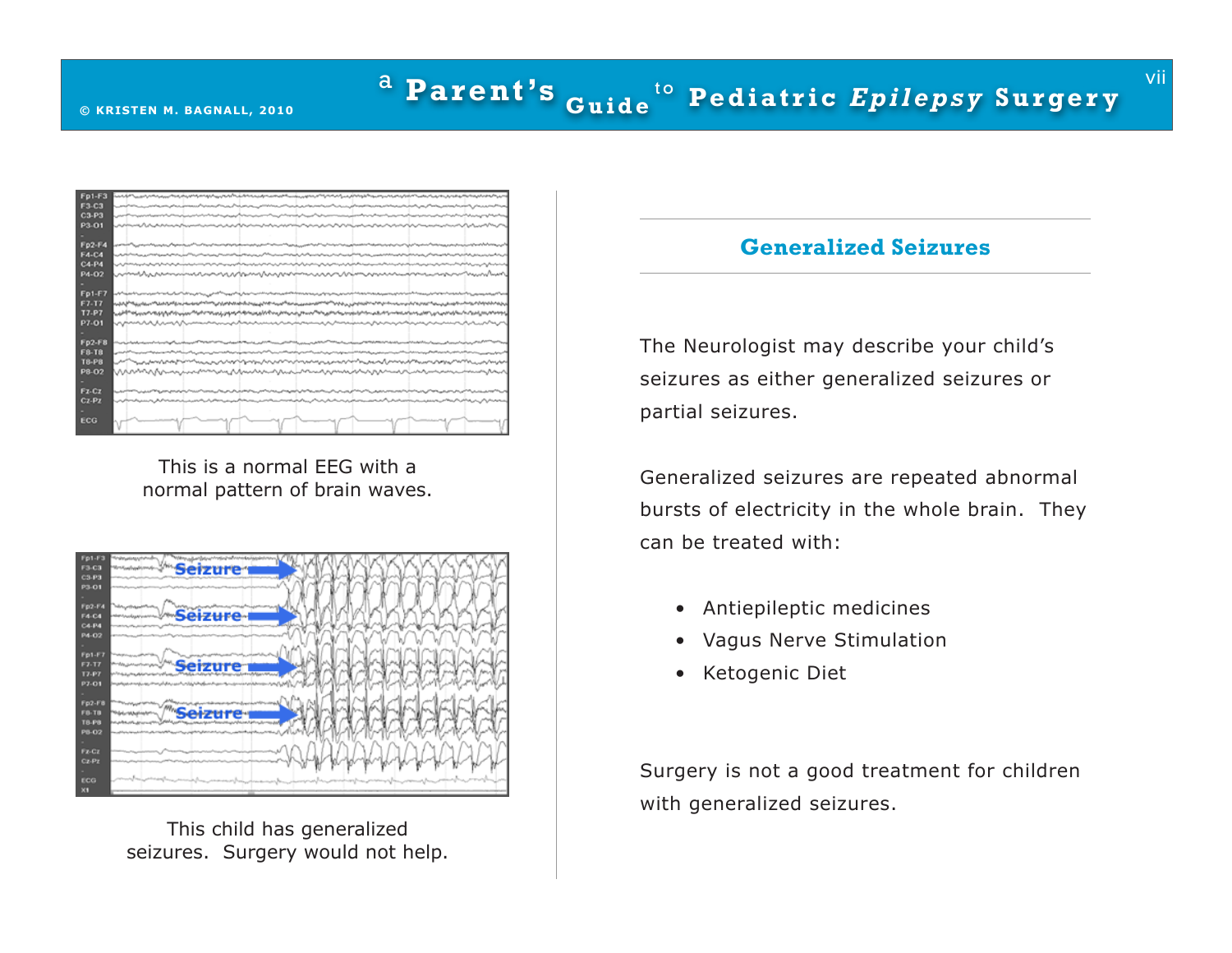### <sup>a</sup> Parent's <sub>Guide</sub> t o **© KRISTEN M . BAGNALL , 2010 Pe d i a t r i c** *E p i l ep s y* **S u r ge r y**

| <b>Fp1-F3</b> |                                                                                                                                                                                                                                                                                                                      |
|---------------|----------------------------------------------------------------------------------------------------------------------------------------------------------------------------------------------------------------------------------------------------------------------------------------------------------------------|
| <b>F3-C3</b>  | مى ئارىپىلىكى ئارىپىلىكى ئارىپىلىكى ئارىپىلىكى ئارىپىلىكى ئارىپىلى ئارىپىلى ئارىپىلىكى ئارىپىلىكى ئارىپىلىكى ئارىپىلىكى ئارىپىلىكى ئارىپىلىكى ئارىپىلىكى ئارىپىلىكى ئارىپىلىكى ئارىپىلىكى ئارىپىلىكى ئارىپىلىكى ئارىپىلىكى ئ                                                                                         |
| $C3-P3$       | سيبعظون والمعتبر وسندوس والباعم والمسيروش والمتعادل والمستعيد والمستعيل والمتعادل والمعادي والمستعيد والمستعيد والمستعيدة والمروب والمستعيد                                                                                                                                                                          |
| P3-01         | يعاشمونهما وهميون والموالي المحروسيا والموالي المتعارض والمتعارض والمتعارض والمستعمل<br>رائين الإسلامية المرائحي الروائي المرائح المدرسية المرائح المرائح المرائح المرائح المرائح المرائح المرائح المرائح المرائح المرائح المرائح المرائح المرائح المرائح المرائح المرائح المرائح المرائح المرائح المرائح المرائح ال |
|               |                                                                                                                                                                                                                                                                                                                      |
| $Fp2-F4$      | ؞؆؊ؖڷ؆ڛ؇ڛڒۄۄڮڝڟڸۻڸػ؆ۻ؆ۻؾ؆ڝؾڝؾڝؾڝۻڝۻڂػ؊ڂۻ <sub>ۻڝۻ</sub> ڶۻػۻڂۻۻڝڝڝۻڝڝڝۻؠڝڝۻۺۻػۻڞۻڝۻڷۻۻڝڝۻۻۻۻ                                                                                                                                                                                                                         |
| F4-C4         | ەپ ئەھمىدىن ئەھمەت ئەھمەت ئەھمىدىن ئەھمەت ئەھمىدىن ئەھمەت ئەھمەت ئەھمىدىن ئەھمىدىن ئەھمىدىن ئەھمىدىن ئەھمىدىن ئەھمىدىن ئەھمىدىن ئەھمىدىن ئەھمىدىن ئەھمىدىن ئەھمىدىن ئەھمىدىن ئەھمىدىن ئەھمىدىن ئەھمىدىن ئەھمىدىن ئەھمىدىن ئە                                                                                         |
| $C4-P4$       | المالى ئەرەبىيە ئەرەبەت بەر ئەسىرى ئەرەبەت ئەرەبەت ئەرەپ ئەرەبەت بەر ئەرەبەت ئەرەبەت ئەرەبەت ئەرەبەت ئەرەبەت ئەرەبەت ئەرەبەت ئەرەبەت ئەرەبەت ئەرەبەت ئەرەبەت ئەرەبەت ئەرەبەت ئەرەبەت ئەرەبەت ئەرەبەت ئەرەبەت ئەرەبەت ئەرەبەت                                                                                         |
| P4-02         | بمينيا ومراجعته والمستبعث والمستعمر والمتعاد والمحارب والمتعاد والمستعمل والمستعمل والمستعمل والمستعمل والمستعمل والمستعمل                                                                                                                                                                                           |
|               |                                                                                                                                                                                                                                                                                                                      |
| Fp1-F7        |                                                                                                                                                                                                                                                                                                                      |
| EV TZ         | ؙ؞ڔؽ؇ۿڮڛۯۄ؞؞؇ۄ؞؞ؿؠ؞ۑ؈ٵۄ؞؞ڂٵ۫؞ۄ؞ؠ؋ۄ؆؋؆؋؆؋ۄۄؽؠۄۮ؇ۄ؞ۮۑؽ؞ۄۮۄۄۄۄۮ؇؇ڸؠۑؾ؋؆؋ؠؠؠۄۮ؇؋؆؋؆؋؆؋ۄۄۮٵ؋ۄ؞ۄؽۄۮ؋ۄۮۄۮ؋                                                                                                                                                                                                                  |
| <b>T7-P7</b>  | المحاملة المستعملين والمستعمل والمستعمل المحامل المتعارض المحامل المحامل المحامل المستعمل المحامل المحامل المحامل المحامل المحامل المحامل المحامل المحامل المحامل المحامل المحامل المحامل المحامل المحامل المحامل المحامل الم                                                                                        |
| P7-01         |                                                                                                                                                                                                                                                                                                                      |
|               |                                                                                                                                                                                                                                                                                                                      |
| $Fp2-F8$      |                                                                                                                                                                                                                                                                                                                      |
| <b>F8-T8</b>  | سىدە ئەھەبەسە ئەھەبەت ئەھەبەت ئەھەبەت ئەھەبەت ئەھەبەت ئەھەبەت ئەھەبەت ئەھەبەت ئەھەبەت ئەھەبەت ئەھەبەت ئەھەبەت ئەھەبەت ئەھەبەت ئەھەبەت ئەھەبەت ئەھەبەت ئەھەبەت ئەھەبەت ئەھەبەت ئەھەبەت ئەھەبەت ئەھەبەت ئەھەبەت ئەھەبەت ئەھەب                                                                                          |
| <b>T8-P8</b>  |                                                                                                                                                                                                                                                                                                                      |
| P8-02         | www.angloritation.com/www.angloritation/www.angloritation/www.angloritation/www.angloritation/www.anglorit                                                                                                                                                                                                           |
|               |                                                                                                                                                                                                                                                                                                                      |
| Fz-Cz         | وسادة المنافس المنافي المنافس المنافس المنافس المساول المرافعة المنافس المنافس المداول المنافس المداول المنافس المداول المنافس المنافس المنافس المواليس المواليد المرافس المداول المنافس المداول المداول المداول المستقبل الم                                                                                        |
| $Cz-Pz$       | المهوره ومستبدس فيرمي ومرده والرامي ويراحم ويدا والبران واستعداده والمردود والمستعد والمتعادم والمراس والمستعد والمراس والدويان والمراس والمراس والمراس والمراس والمراس والمراس والمراس والمراس والمراس والمراس والمراس والمرا                                                                                       |
|               |                                                                                                                                                                                                                                                                                                                      |
| <b>ECG</b>    |                                                                                                                                                                                                                                                                                                                      |

This is a normal EEG with a normal pattern of brain waves.

| $Fp1-F3$       |                                                                                  |
|----------------|----------------------------------------------------------------------------------|
| F3-C3<br>C3-P3 |                                                                                  |
| P3-01          |                                                                                  |
|                |                                                                                  |
| <b>Fp2-F4</b>  |                                                                                  |
| F4-C4          |                                                                                  |
| C4-P4<br>P4-02 |                                                                                  |
|                |                                                                                  |
| <b>Fp1-F7</b>  |                                                                                  |
| $F7-T7$        | rad<br>.<br>Voqealar                                                             |
| $T7-P7$        | MMW<br><b>hundry from</b><br>rep <sup>ress</sup> iones f<br>mm<br>V'<br>w<br>ی : |
| P7-01          |                                                                                  |
| <b>Fp2-F8</b>  |                                                                                  |
| F8-T8          | mai <sub>r Ch</sub> eanga<br>www.                                                |
| <b>T8-P8</b>   | <b>Western Control</b>                                                           |
| P8-02          |                                                                                  |
| $FZ-CZ$        |                                                                                  |
| $Cz-Pz$        |                                                                                  |
|                |                                                                                  |
| ECG            |                                                                                  |

This EEG shows a partial seizure. Surgery might help.

# **Partial Seizures**

Partial seizures are repeated abnormal bursts of electricity in one part of the brain.

Partial seizures can be treated with:

- • Antiepileptic medicines
- • Ketogenic Diet
- • Vagus Nerve Stimulation
- • Epilepsy Surgery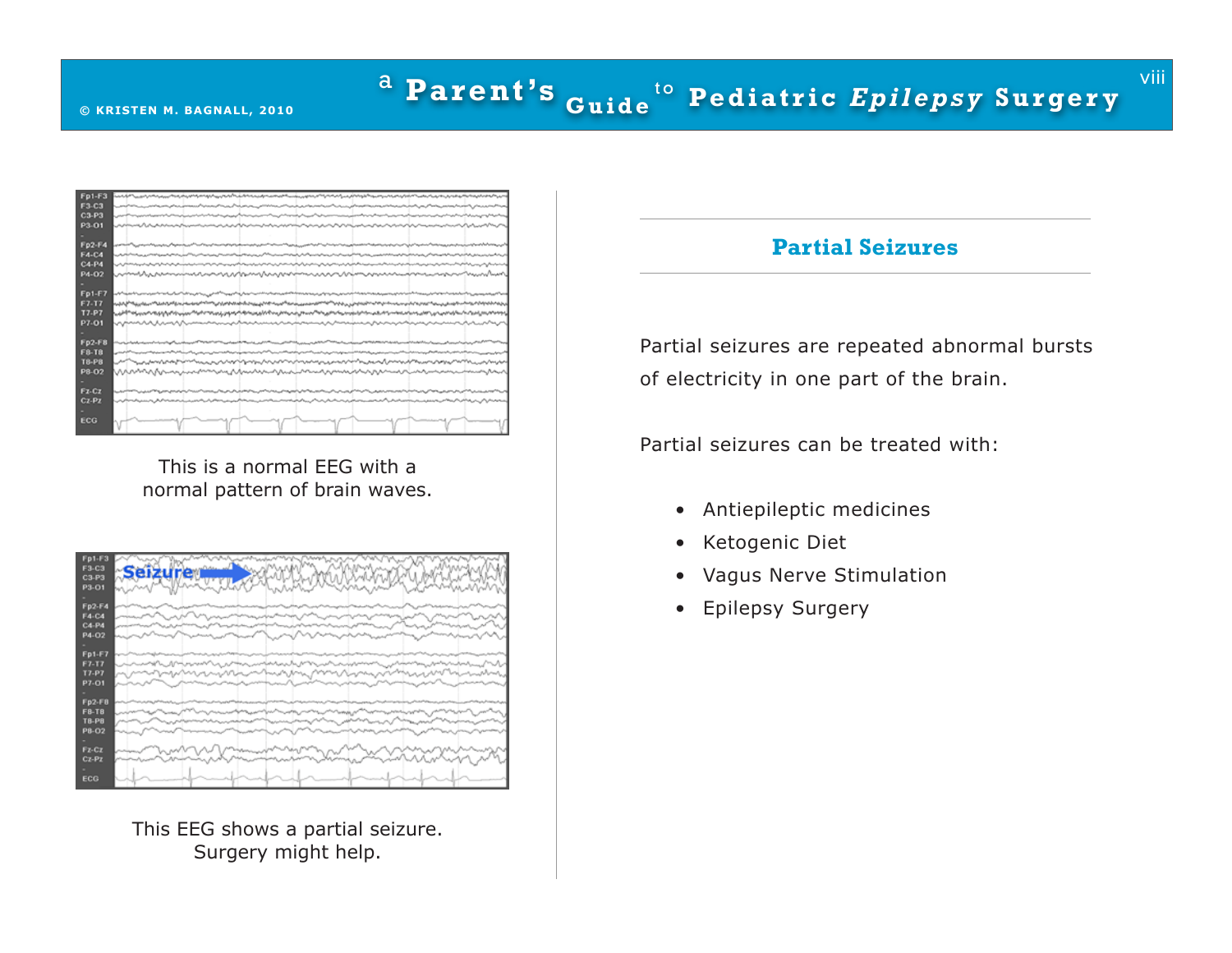

# **Medicines for Epilepsy**

ix

Most partial and generalized seizures can be well controlled with medicines alone.

Medicines are usually the first treatment that we try.

Medicines are also the safest treatment.